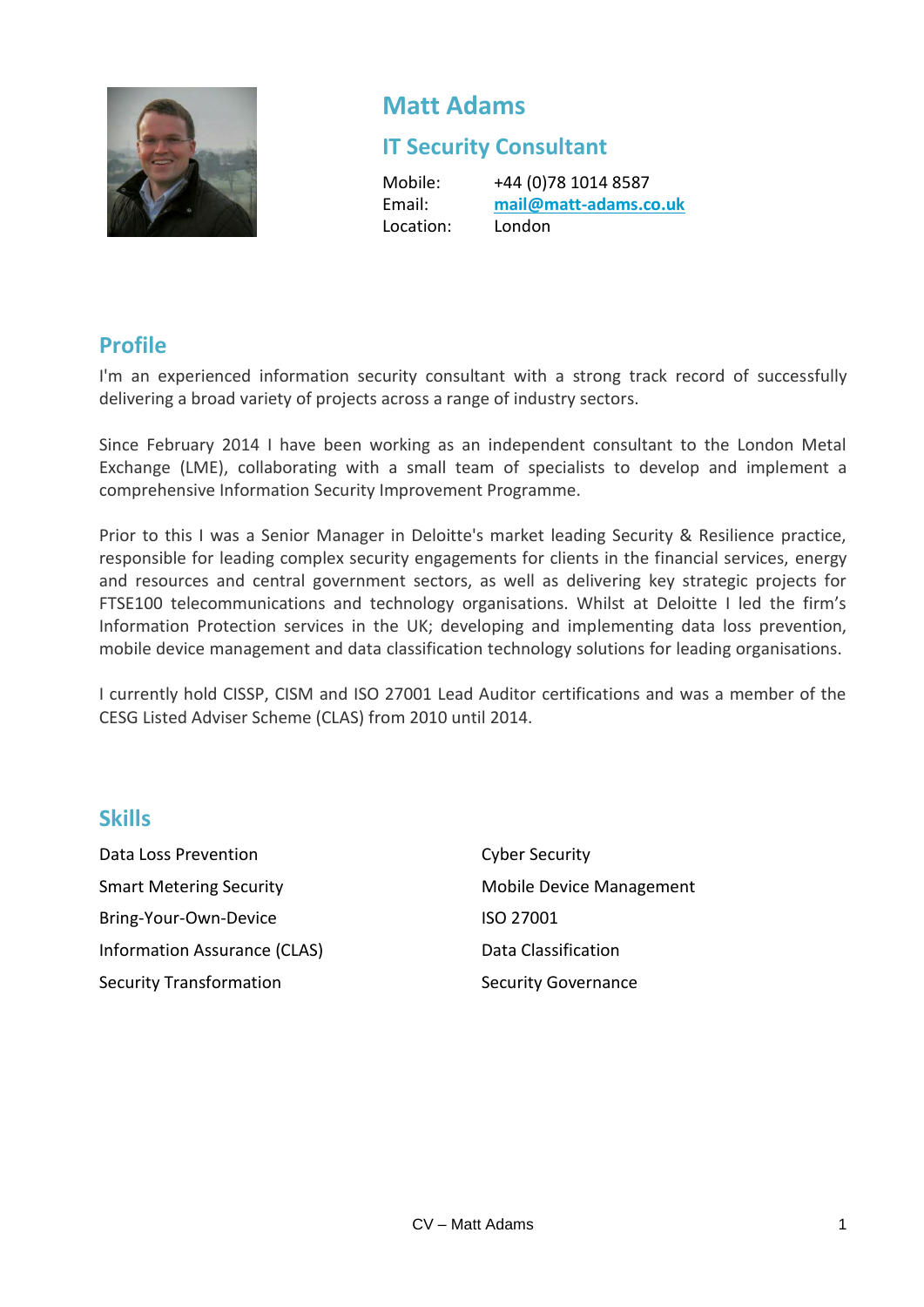# **Experience**

#### **London Metal Exchange** 2014 - present

#### **Information Security Consultant**

- Implemented a new data governance system to scan unstructured data stores in order to identify sensitive files and configure appropriate access permissions based on each user's department and role.
- Project managed the delivery of a new company-wide web filtering solution to reduce the risk of phishing and drive-by download attacks. This solution replaced three separate legacy filtering technologies, significantly simplifying the management of filtering policies across the estate.
- Led the delivery of a new secure email solution to automatically encrypt outbound email based on the sensitivity classification of the email, or other policy criteria defined by business users.
- Designed and delivered a comprehensive cyber security awareness campaign across the business. This included coordinating regular phishing awareness tests using 'PhishMe' to quantify the risk of business being compromised by a successful spear phishing attack.
- Implemented data leakage prevention controls for corporate email and web traffic. These policy based controls utilised a combination of keyword matching and data classification metadata to identify sensitive files and prevent them from being sent outside the corporate network.

#### **Deloitte** 2013

#### **Senior Manager, Security & Resilience**

- Led the development of the Target Operating Model for a global insurance provider. The key deliverables for this project were a refreshed organisation design, governance model and security activity catalogue, all of which were aligned to the business' goals for the new security organisation.
- Managed Deloitte's involvement in a multidisciplinary team of information security specialists tasked by the CIO of a global insurance provider to identify and remediate significant security weaknesses in business critical applications and network infrastructure.
- Provided detailed guidance to the executive board of a FTSE 100 technology company on the potential security and operational risks of implementing a Bring-Your-Own-Device (BYOD) scheme for mobile devices.

#### **Deloitte** 2011 - 2012

#### **Manager, Security & Resilience**

 Responsible for defining the security assurance strategy used by an £11bn government programme to ensure the security of organisations and equipment involved in meeting the programme's objectives. A highlight of this work was leading the development of a new regulatory licence condition, including developing the initial policy principles, completing a